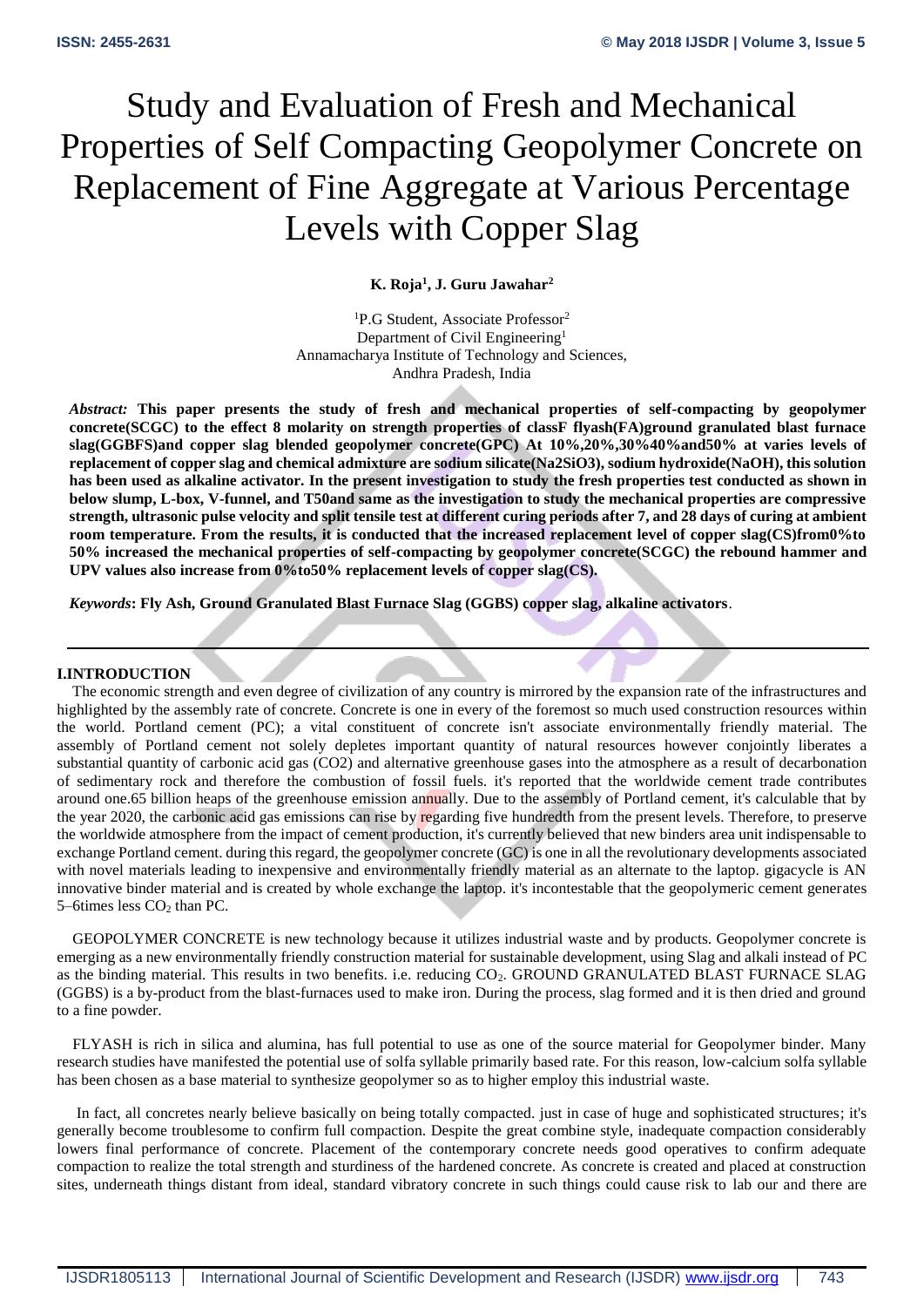continuously doubts regarding the strength and durability of concrete placed in such locations. one in every of the solutions to beat these difficulties is that the employment of Self- Compacting Concrete (SCC).

 SELF COMPCTING CONCRETE may be a form of concrete which may be compressed into each corner of the shape work strictly by means that of its own weight. it's usually accepted that SCC was developed initial in Japan within the late Nineteen Eighties in response to the dearth of good labor and therefore the want for improved sturdiness. in line with Out, the requirement for SCC was initial known by Okamura in 1986 and therefore the initial model was developed in 1988. SCC offers several advantages and blessings over ancient concrete. These embody Associate in nursing improved quality of concrete, reduced construction time, easier placement in full reinforcements, uniform and complete consolidation, enhanced bond strength, and reduced noise levels because of absence of vibration, lower overall prices, and safe operating environment. SCGC is an innovative type of concrete that does not require vibration for placing it and can be produced by complete elimination of ordinary Portland cement.

 COPPER SLAG is a by-product of copper slag extraction by smelting. during smelting, impurities become slag which floats on the molten metal. Slag that is quenched in water produces angular granules which are disposed of as waste or utilized. copper slag is mainly used for surface blast-cleaning. Abrasive blasting is used to clean and shape the surface of metal, stone, concrete and other materials. the blasting media manufactured from copper slag brings less harm to people and environmental than sand.

## **II. SELF COMPACTING GEOPOLYMER CONCRETE MIX DESIGN PROCEDURE:**

8 MOLARITY:

Step 1: The wet density of geopolymer concrete=2400 kg/m<sup>3</sup> Step 2: Mass of combined aggregate = 72.8% of the mass of concrete  $= (72.8*2400/100) = 1747.2$  kg/m<sup>3</sup> Step 3: Mass of Binders and the alkaline liquid =  $2400-1747.2 = 652.8 \text{ kg/m}^3$ Step 4: Alkaline liquid to Binders ratio by mass  $= 0.45$ Step 5: Assuming fly ash content =  $450 \text{ kg/m}^3$ GGBS content =  $450 \text{ kg/m}^3$ Step 6: Mass of alkaline liquid =  $0.45*450 = 202.6$  kg/m<sup>3</sup> Step 7: Ratio of sodium silicate to sodium hydroxide solution = 2.5 Step 8: Mass of sodium hydroxide solution =  $202.6/(1+2.5) = 57.9$  kg/m<sup>3</sup> For 1 molar sodium hydroxide solution, 40g of sodium hydroxide pellets are dissolved in 1 liter of water. i.e., for 1 molar: 40g pellets  $\rightarrow$  1000g or 1000ml of water. For 8 molars:  $8x40g$  of pellets  $\rightarrow$  1000g or 1000ml of water. % of sodium hydroxide solids(pellets) in NaOH Solution = 32 % In sodium hydroxide solution, solids =  $0.32x57.9 = 18.528 \text{ kg/m}^3$ Weight of water in NaOH solution =  $68\%$  of 57.9  $= 0.68 \times 57.9 = 39.372 \text{ kg/m}^3.$ Step 10: Water content in sodium silicate solution=55.9% Mass of sodium silicate solution =  $2.5 \times 57.9 = 144.75$  kg/m<sup>3</sup> Step 11: Coarse aggregate=0.45 X 1747.2 = 786.24 kg/ m<sup>3</sup> Step 12: Fine aggregate=  $0.55 \text{ X}1747.2 = 960.96 \text{ kg/m}^3$ 

## **III**. **RESULTS AND DISCUSSION**

Fresh and mechanical properties are of slump flow test, v-funnel test, l-box test were tested and for mechanical properties of split tensile test, compressive strength test and ultra pulse velocity test were tested for different ages and are tableted below.

# *FRESH PROPERTIES:*

#### *Slump flow test:*

 Slump flow take a look at equipment is shown in Fig thirteen Slump cone has twenty cm bottom diameter, ten cm prime diameter and thirty cm tall. during this take a look at, the slump cone mould is placed precisely on the twenty cm diameter graduated circle marked on the glass plate, crammed with concrete (6 liter) and raised upwards. the next diameter of the concrete unfold is measured in 2 perpendicular directions and therefore the average of the diameters is rumored because the unfold of the concrete. T50cm is that the time measured from lifting the cone to the concrete reaching a diameter of fifty cm. The measured T50cm indicates the deformation rate or consistency of the concrete. Slump flow and slump flow after T50 sec are shown in Table 1.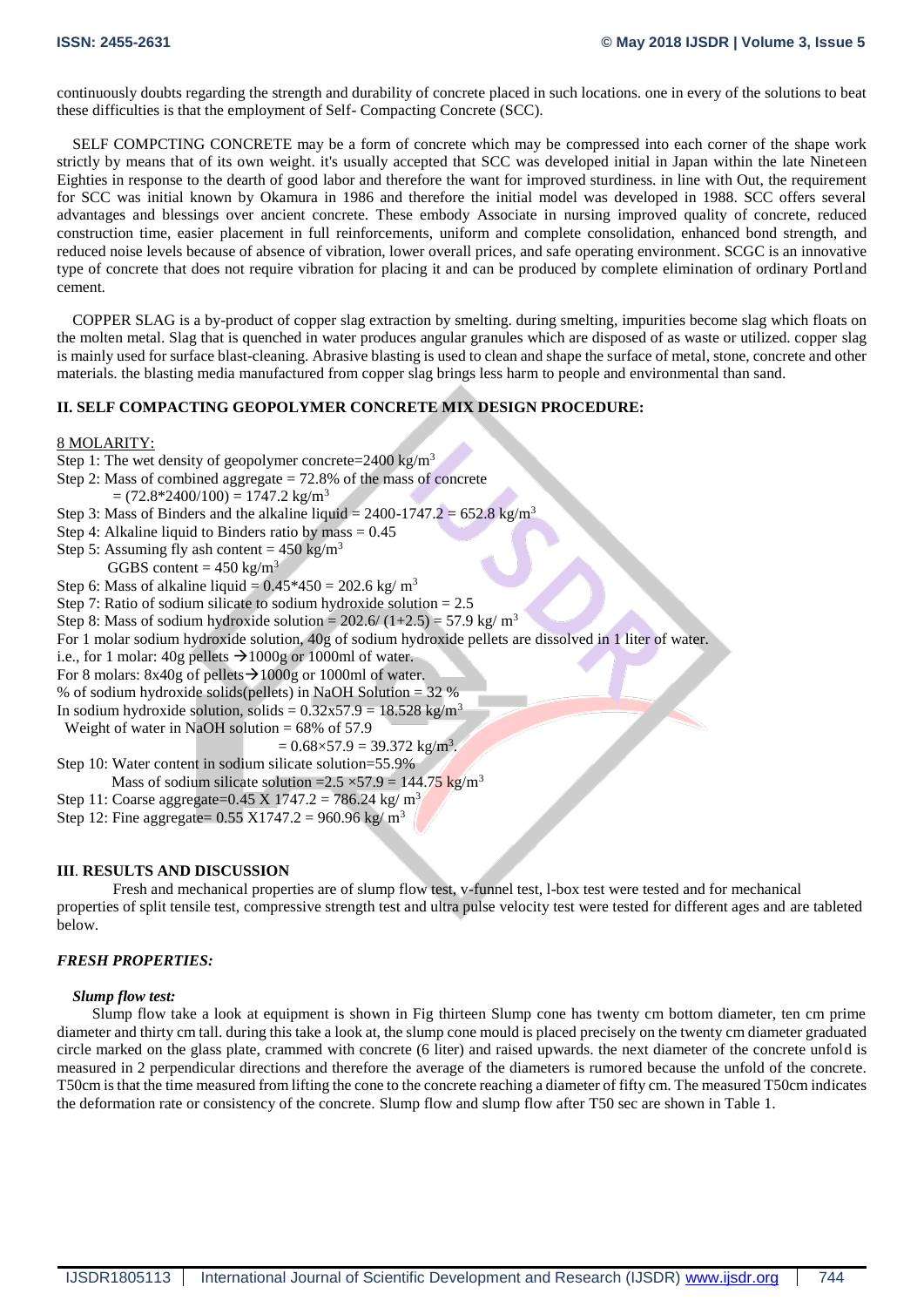| S.No           | <b>Test</b> | <b>Percentage Of</b><br><b>Replacement Of Fine</b><br>Aggregate | <b>Morality</b> | <b>Slump Flow In</b><br>Mm | T50 Cm Slump<br><b>Flow In Sec</b> |
|----------------|-------------|-----------------------------------------------------------------|-----------------|----------------------------|------------------------------------|
|                | Slump Cone  | 10                                                              | 8               | 710                        | 2.2                                |
| 2              | Slump Cone  | 20                                                              | 8               | 705                        | 2.3                                |
| 3              | Slump Cone  | 30                                                              | 8               | 680                        | 2.5                                |
| $\overline{4}$ | Slump Cone  | 40                                                              | 8               | 650                        | 3.2                                |
| 5              | Slump Cone  | 50                                                              | 8               | 645                        | 3.6                                |

# Table 1: Concrete mix of slump flow test in mm

# *V-funnel test*

 V-funnel test apparatus dimensions are shown in Fig. In this test, trap door is closed at the bottom of V-funnel and V-funnel is completely filled with fresh concrete (12 litter). V-funnel time is the time considered from opening the trap door and complete empty the funnel. once more, the V-funnel is filled with concrete, kept for 5 minutes and entrap door is release. V-funnel time is calculated again and this indicates V-funnel time at T 5min are tabulated an shown below Table 2.

| S.No           | Test     | <b>Percentage Of</b><br><b>Replacement Of</b><br><b>Fine Aggregate</b> | <b>Morality</b> | <b>V-Funnel</b><br>In<br>(Sec) |
|----------------|----------|------------------------------------------------------------------------|-----------------|--------------------------------|
|                | v-funnel | 10                                                                     | 8               | 7                              |
| $\overline{2}$ | v-funnel | 20                                                                     | 8               | 7.2                            |
| 3              | v-funnel | 30                                                                     | 8               | 8                              |
| $\overline{4}$ | v-funnel | 40                                                                     | 8               | 9                              |
| 5              | v-funnel | 50                                                                     | 8               | 9                              |

Table2 : Concrete mix of V-funnel test in sec

 $\sim$ 

# *L-box test:*

 L-box test apparatus dimensions are shown in Fig. 3.8. In this test, fresh concrete (14 liter) is filled in the vertical section of Lbox and the gate is lifted to let the concrete to flow into the horizontal section. The height of the concrete at the conclusion of horizontal section represents h<sub>2</sub> (mm) and at the straight up section represents h<sub>1</sub> (mm). The ratio h<sub>2</sub>/h<sub>1</sub> represents jamming ratio. Concrete mix of L-box test tabulated below in Table 3.

| S.no | <b>Test</b> | Percentage Of<br><b>Replacement Of</b><br><b>Fine Aggregate</b> | <b>Molarity</b> | <b>L-Box Ratio</b><br>(H2/H1) |
|------|-------------|-----------------------------------------------------------------|-----------------|-------------------------------|
|      | L-box       | 10                                                              | 8               | 0.98                          |
| 2    | $L$ -box    | 20                                                              | 8               | 0.96                          |

Table 3: Concrete mix of L-box test (h2/h1) in sec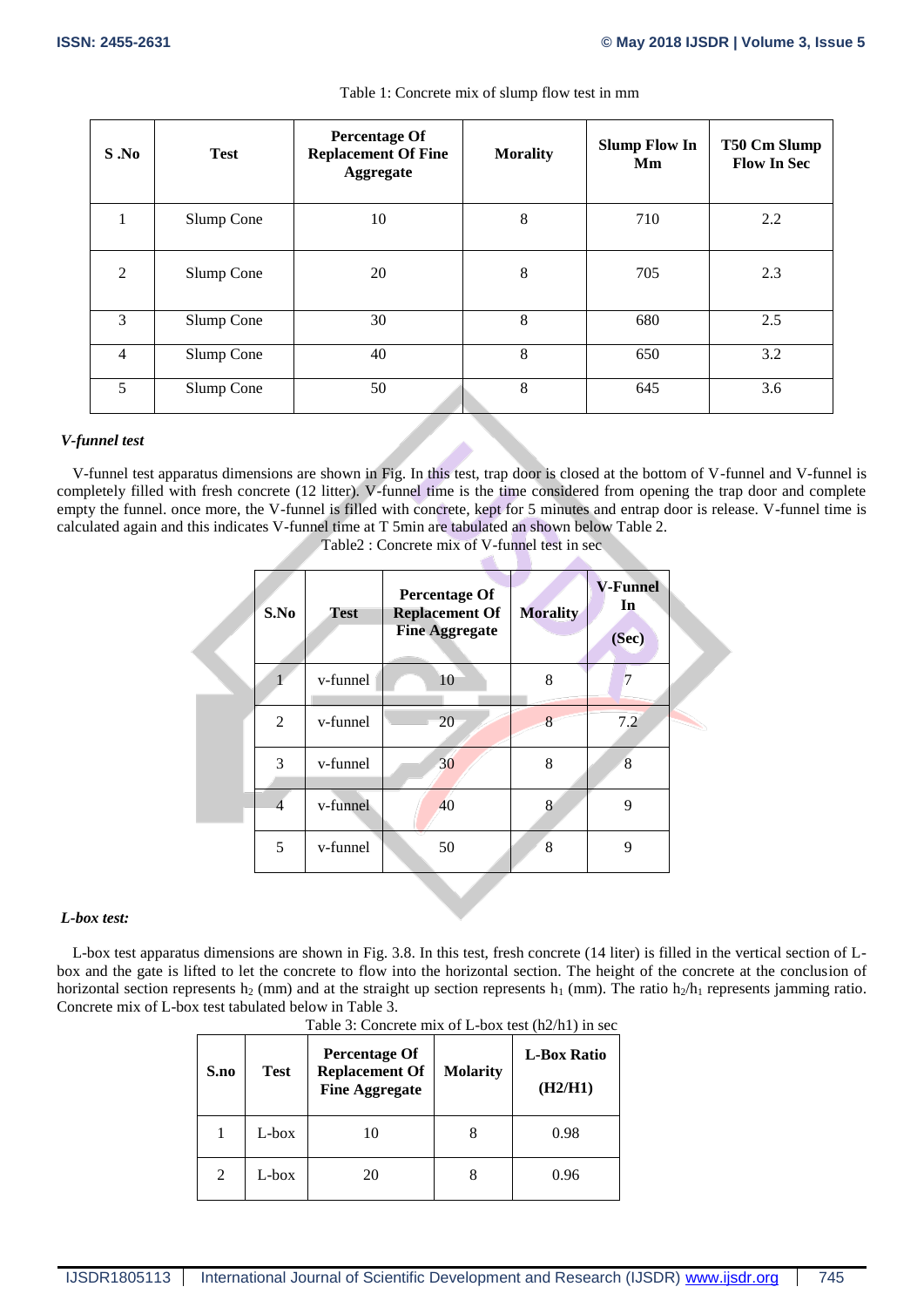| 3 | L-box | 30 | O | 0.85 |
|---|-------|----|---|------|
| 4 | L-box | 40 |   | 0.83 |
| 5 | L-box | 50 |   | 0.81 |

## **MECHANICAL PROPERTIES OF SCGC:**

*Split Tensie Test Results:* Mix Proportions For Different Replacements Testing For Split Tensile Are Shown Below Table 4.

Table 4**:** split tensile test results

|                              |           | <b>Mix Proportions</b> |      |      |      |      |
|------------------------------|-----------|------------------------|------|------|------|------|
| <b>Property</b>              | Age(Days) | 10%                    | 20%  | 30%  | 40%  | 50%  |
|                              | 28        | 2.13                   | 2.34 | 2.56 | 2.68 | 2.94 |
| Split<br><b>Tensile Test</b> | 90        | 2.87                   | 3.01 | 3.21 | 3.34 | 3.56 |

*Compressive Strength Test Results:* compressive strength for different ages are tested and tabulated below Table 5. Table 5: compressive strength results

| <b>Percentage of</b><br>replacement of<br>fine aggregate<br>with copper | <b>Compressive strength</b> |         |        |  |  |  |  |
|-------------------------------------------------------------------------|-----------------------------|---------|--------|--|--|--|--|
| slag                                                                    | 7days                       | 28 days | 90days |  |  |  |  |
| $\Omega$                                                                | 32.16                       | 33.18   | 38.89  |  |  |  |  |
| 10                                                                      | 33.16                       | 34.05   | 39.67  |  |  |  |  |
| 20                                                                      | 34.83                       | 35.2    | 41.12  |  |  |  |  |
| 30                                                                      | 34.67                       | 35.23   | 42.23  |  |  |  |  |
| 40                                                                      | 35.31                       | 36.23   | 44.58  |  |  |  |  |
| 50                                                                      | 37.63                       | 39.02   | 46.42  |  |  |  |  |